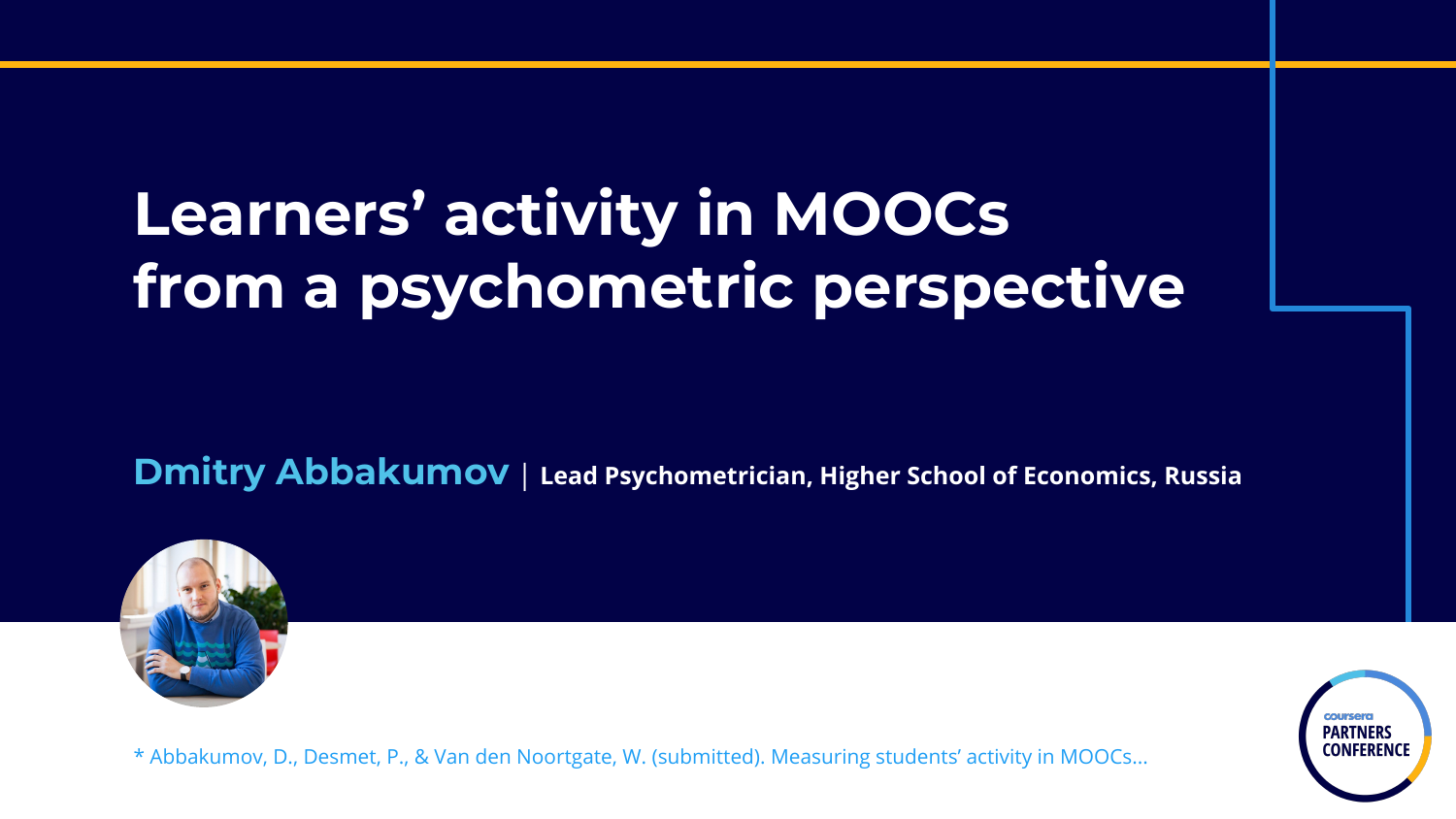#### **Problem**

Learners' activity is typically described through the proportions (videos viewed, assessments taken). These measures are simple and intuitive. However, by aggregating the information per learner, **we lose information** on how a learner interacts with individual units of content.

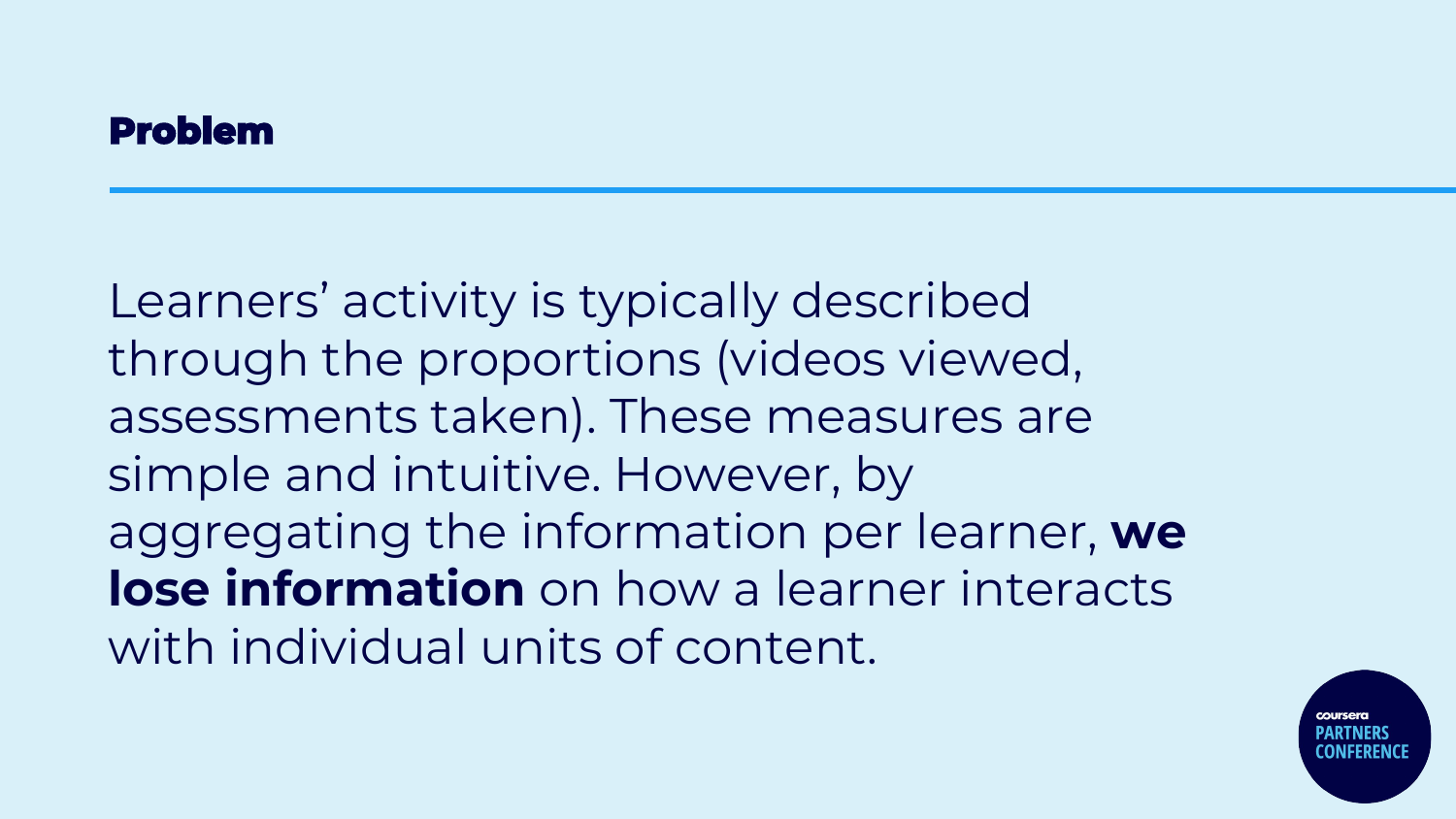## **Research Design**

#### **Aim**

To model **each interaction** of a learner with a unit of content.

#### **Item Response Theory**

considers the interaction as influenced by a latent **learner property** and a latent **unit property**.

#### **Explanatory variables**

are **video or reading** and **a module order**.



<https://www.coursera.org/teach/YOUR-COURSE/analytics/export>

*course\_progress.csv course\_items.csv course\_item\_types.csv course\_lessons.csv course\_modules.csv*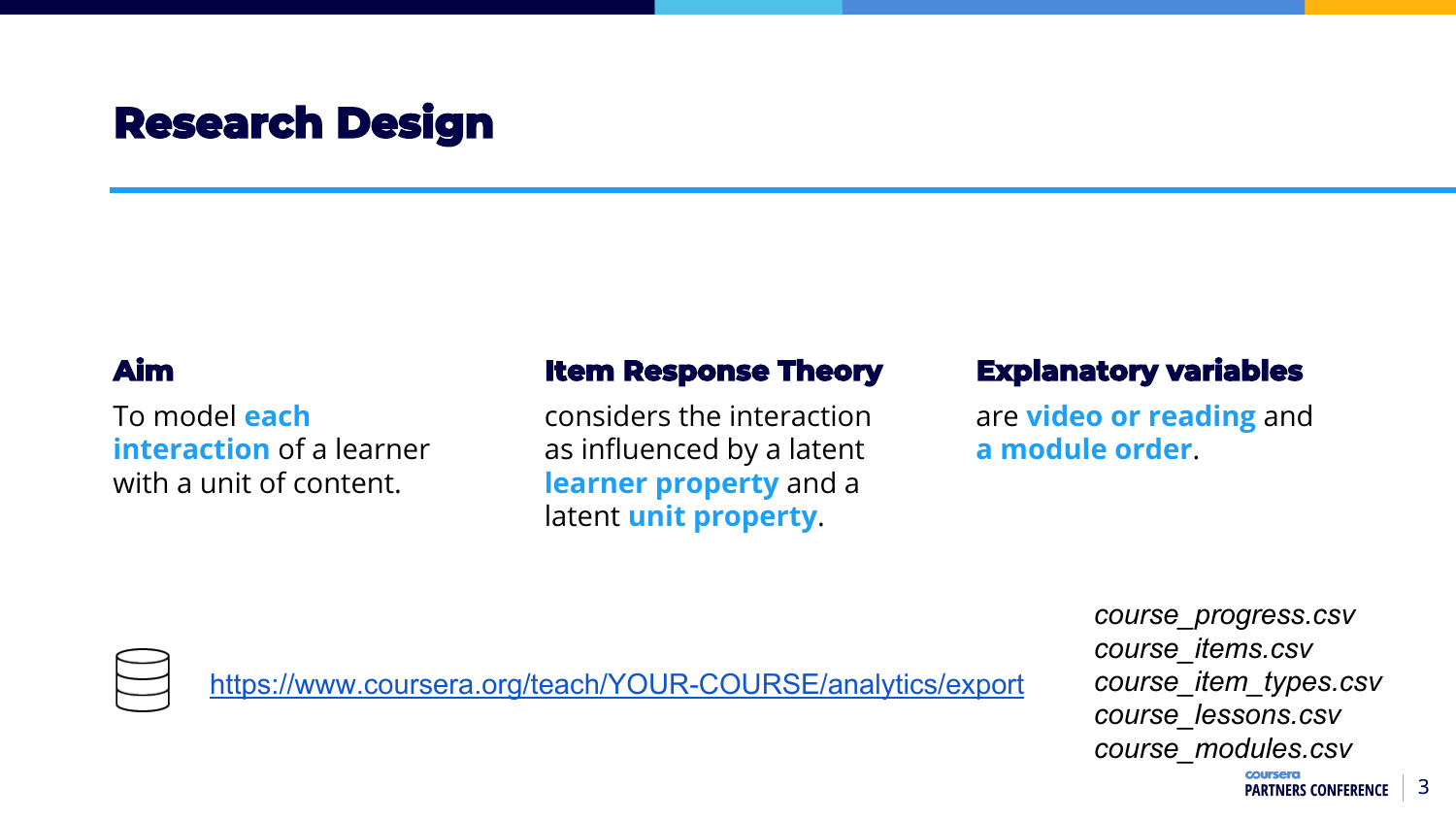

# **>2,500,000 Interactions** *course\_progress.csv*

**3 courses In cross-validation**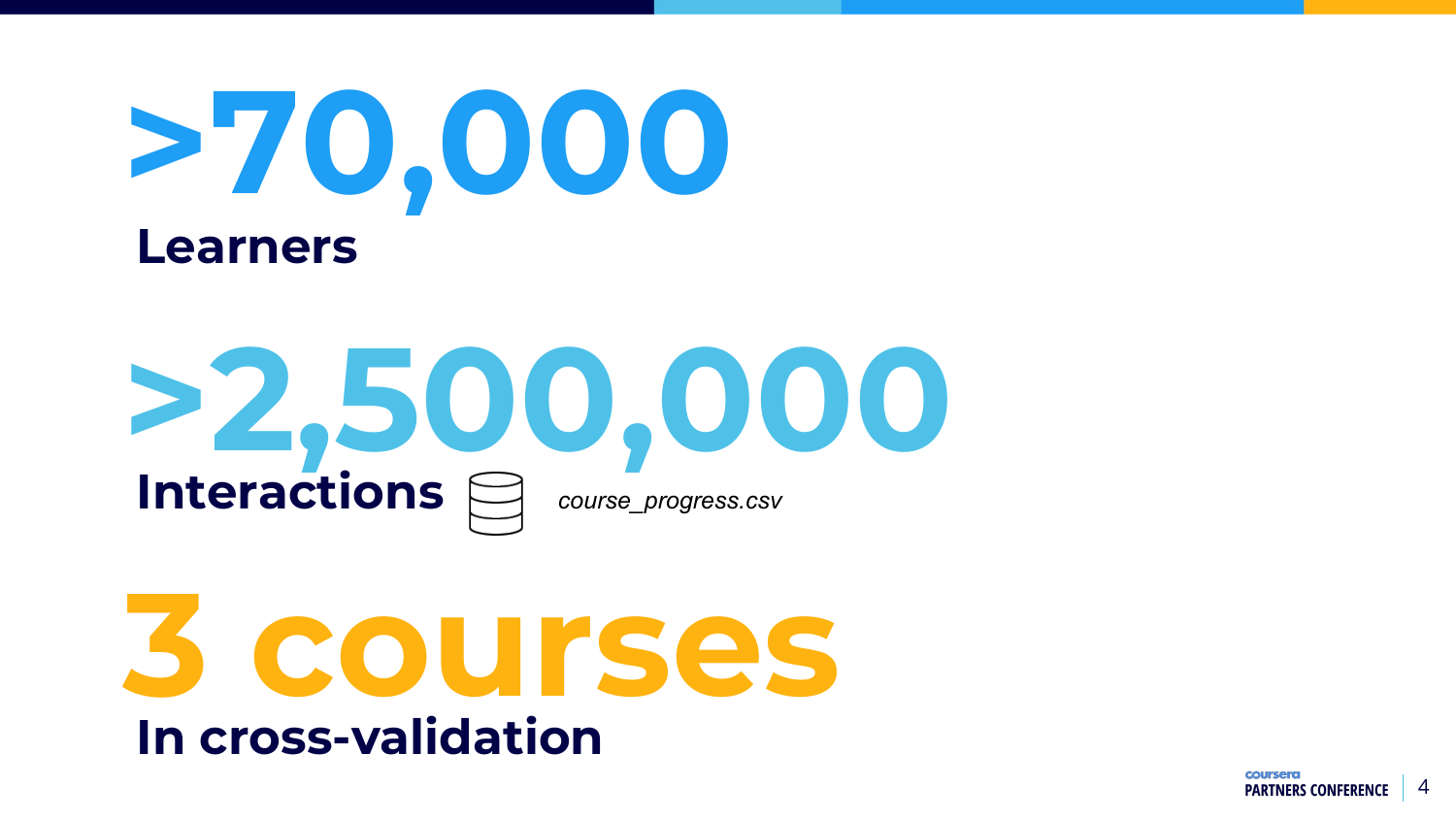## **Results**

Learners complete **video** lectures **more often** than **reading** assignments.

*Hint*! Include reading assignments in video lectures.

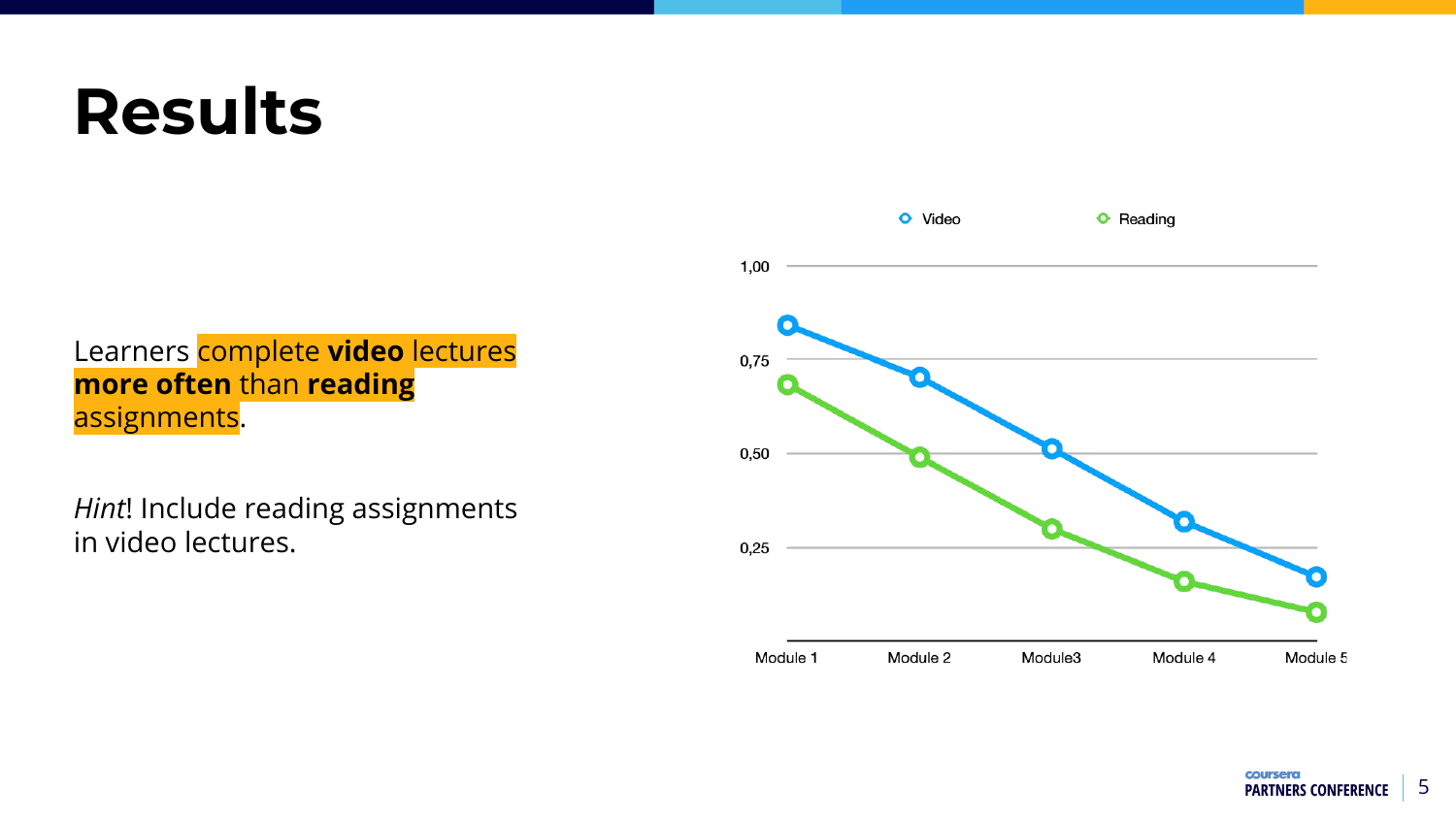## **Results**

#### We have detected three groups of learners: **majority** with **decreasing** activity, and **minorities** with **flat** and **increasing** activity.

The minorities perform better and with a lower number of attempts in summative assessments.

*What next?* To add explanatory variables (background, motivation, interests).

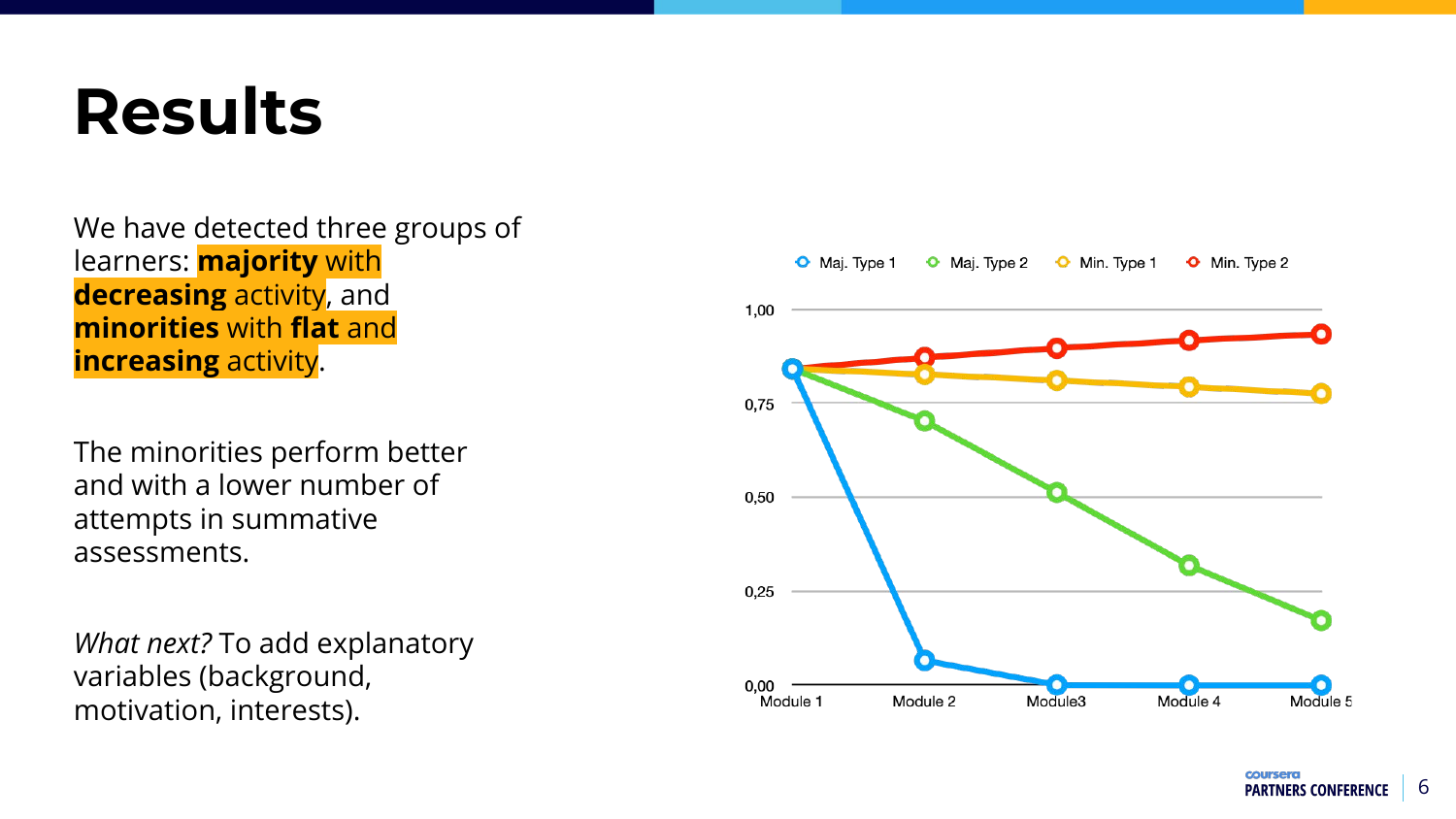## **Results**

The proposed approach allows **predicting** learners' activity for the rest of the course based on only one-week activity data with **>85%** accuracy.

The proposed approach can be used for dropout predictions.

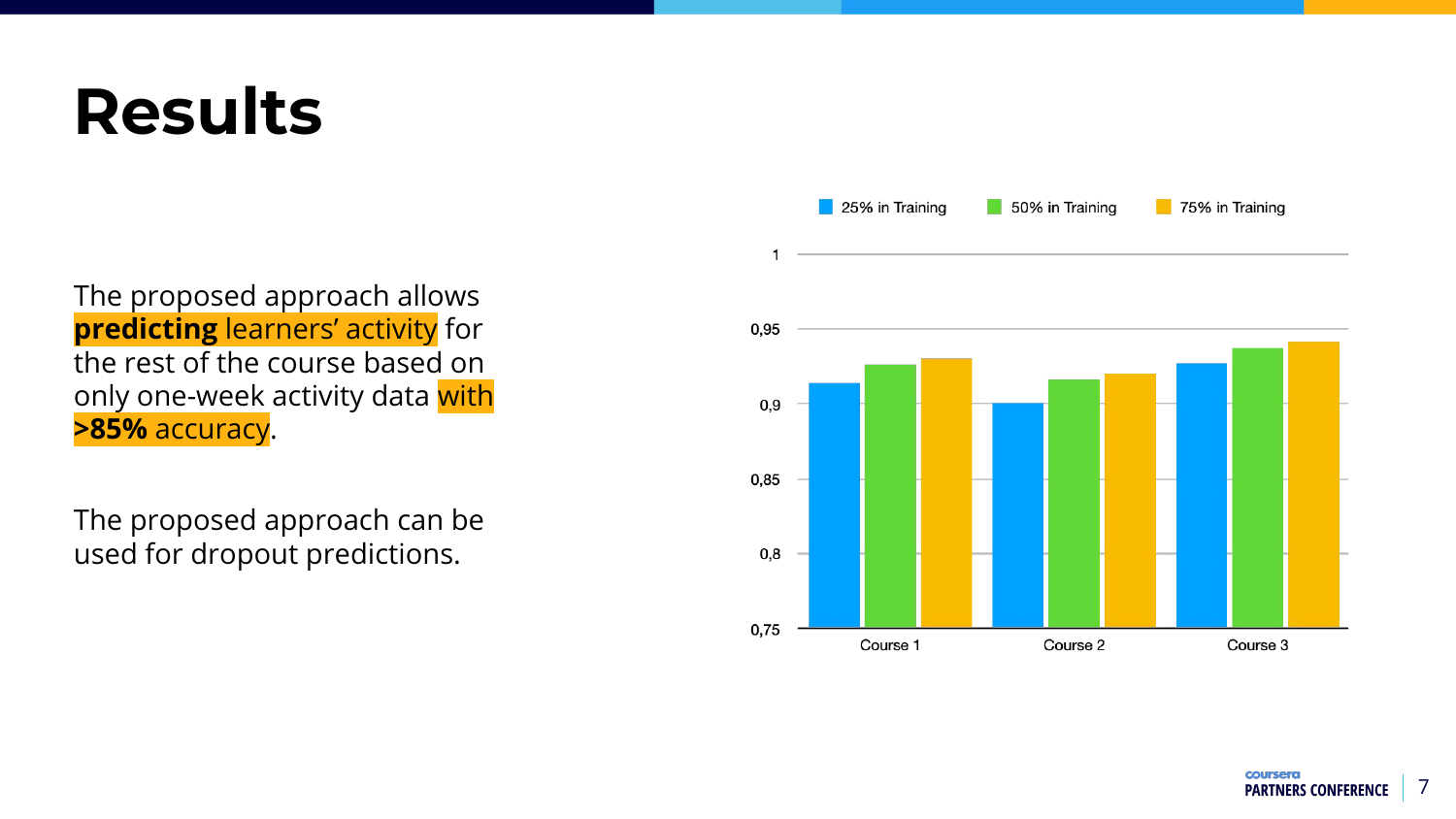### **Summary**

- 1. Learners complete **video** lectures **more often** than **reading** assignments.
	- Hint! Include reading assignments in video lectures.
- 2. We have detected three groups of learners: **majority** with **decreasing** activity, and **minorities** with **flat** and **increasing** activity.
	- The minorities perform better and with a lower number of attempts in summative assessments.
- 3. The proposed approach allows **predicting** learners' activity for the rest of the course based on only one-week activity data with **>85%** accuracy.
	- The proposed approach can be used for dropout predictions.